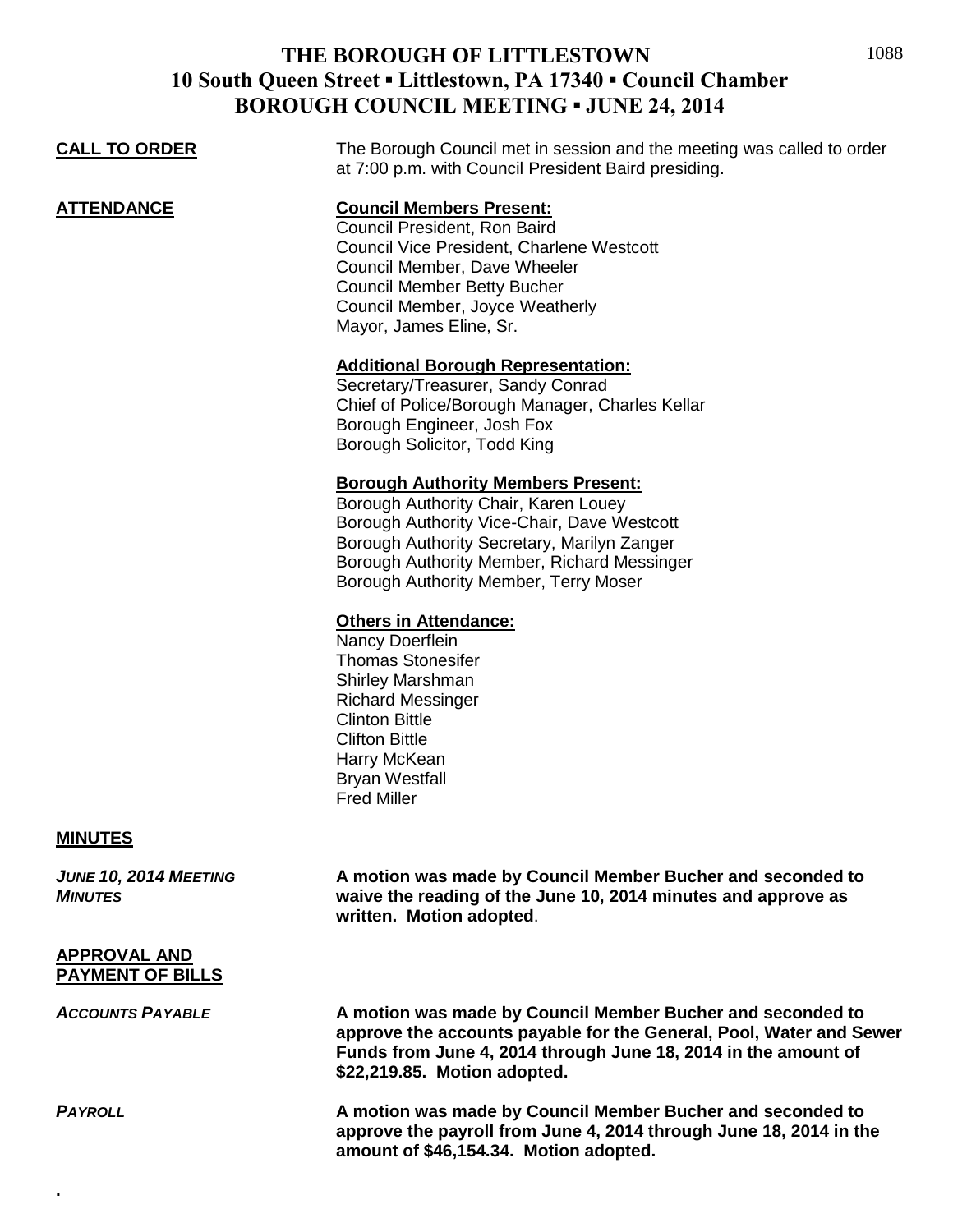### **PUBLIC HEARING**

| <b>Zoning Ordinance TCMU</b><br><b>District - Museums</b> | Borough Solicitor, Todd King opened the public hearing at 7:05pm. The<br>Ordinance before Council this evening is to amend the Zoning, TCMU<br>District by adding studios, galleries, museums, and similar cultural venues<br>as uses permitted by right.                                                                                                                              |
|-----------------------------------------------------------|----------------------------------------------------------------------------------------------------------------------------------------------------------------------------------------------------------------------------------------------------------------------------------------------------------------------------------------------------------------------------------------|
|                                                           | Solicitor King stated that the Ordinance has been duly advertised as<br>required by law and asked if there were any questions or comments by the<br>public. There were no questions or comments given.                                                                                                                                                                                 |
|                                                           | A motion was made by Council Member Bucher and seconded to<br>adopt the Ordinance amending the Zoning Ordinance of the Borough<br>of Littlestown by adding studios, galleries, museums, and similar<br>cultural venues as uses permitted by right in the Town Center Mixed<br>use (TCMU) district. Motion adopted.                                                                     |
|                                                           | The public hearing was closed at 7:18pm.                                                                                                                                                                                                                                                                                                                                               |
| <b>RECESS</b>                                             | Council President Baird recessed the meeting of the Littlestown Borough<br>Council at 7:18pm for the meeting of the Borough Authority.                                                                                                                                                                                                                                                 |
| <b>BOROUGH AUTHORITY</b>                                  | The Borough Authority met in session and the meeting was called to order<br>at 7:18 p.m. with Borough Authority Chair, Louey presiding.                                                                                                                                                                                                                                                |
| <b>PAYMENT NO. 17 - TAH</b>                               | A motion was made by Borough Authority Vice-Chair Westcott and<br>seconded to approve the Application of Payment, Payment No. 17 to<br>T-A-H Construction for contract 12-1 in the amount of \$133,039.44.<br>Motion adopted.                                                                                                                                                          |
| <b>LIQUID DATED DAMAGES - TAH</b>                         | A motion was made by Borough Authority Vice-Chair Westcott and<br>seconded to direct HRG to send a letter to TAH Construction, Inc. in<br>regards to liquid dated damages left over from Contract 12-1 which<br>will not be withheld from the current payment. Authority Chair Louey<br>stated that this was a non-agenda item and asked for public comment.<br><b>Motion adopted.</b> |
| <b>PAYMENT NO. 15 - SWAM</b>                              | A motion was made by Borough Authority Vice-Chair Westcott and<br>seconded to approve the Application of Payment, Payment No. 15 to<br>SWAM Electric Co., for contract 12-2 in the amount of \$40,503.75.<br>Authority Chair Louey stated that this was a non-agenda item and asked<br>for public comment. Motion adopted.                                                             |
| <b>CHANGE ORDER #4 - SWAM</b>                             | A motion was made by Borough Authority Vice-Chair Westcott and<br>seconded to approve change order #4 for an additional sum of<br>\$1,712.00 and a time extension of 71 days for SWAM Electric Co.,<br>contract 12-2. Authority Chair Louey stated that this was a non-agenda<br>item and asked for public comment. Motion adopted.                                                    |
| <b>CHANGE ORDER #5-TAH</b>                                | A motion was made by Borough Authority Vice-Chair Westcott and<br>seconded to approve change order #5 for an additional sum of<br>\$8,016.32 and 17 extra days for TAH Construction, contract 12-1.<br>Authority Chair Louey stated that this was a non-agenda item and asked<br>for public comment. Motion adopted.                                                                   |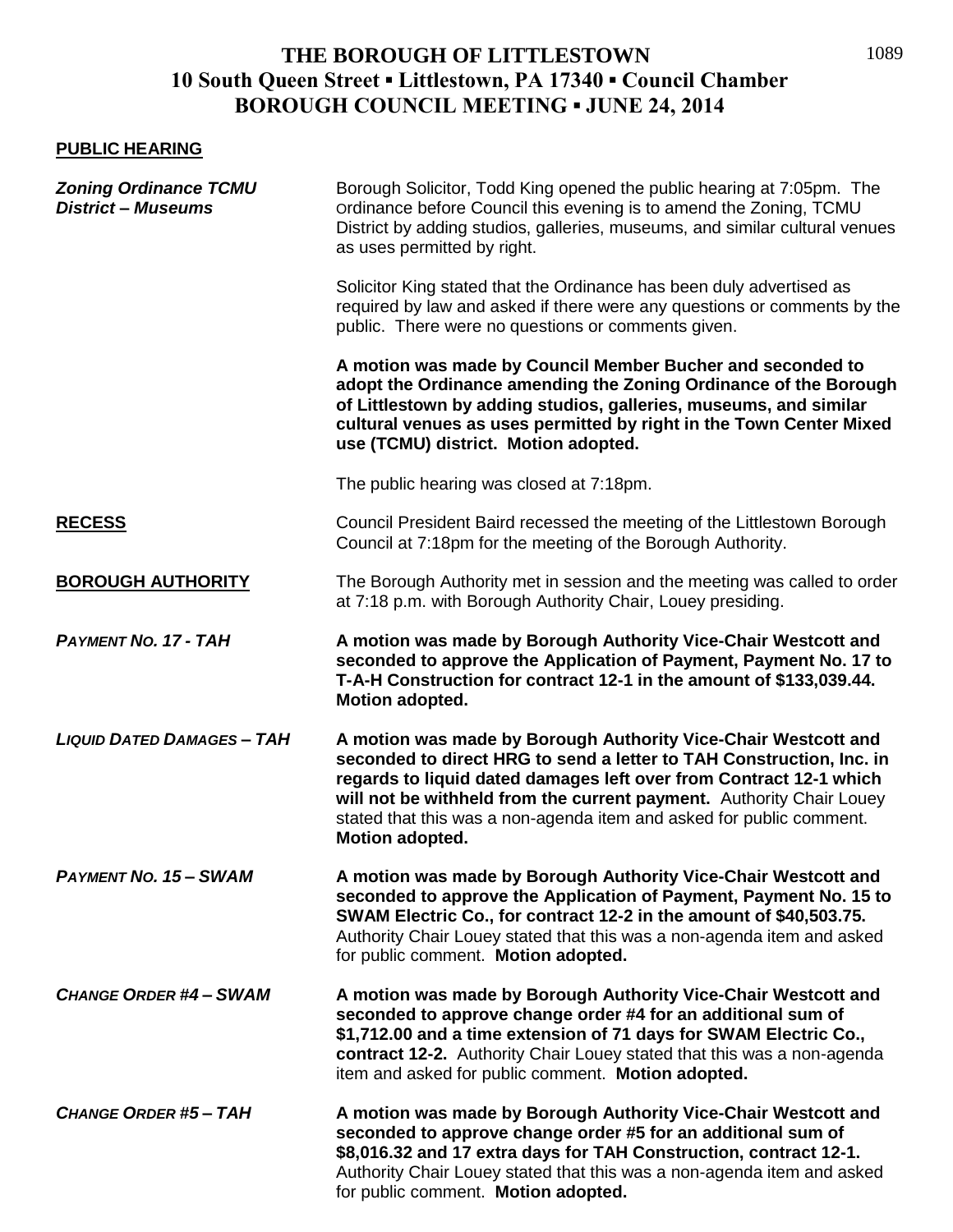| <b>DIRECT HRG TO PREPARE</b><br><b>DOCUMENTS</b> | HRG, Josh Fox was directed to proceed with Costs to Final Completion for<br>Contract 12-1 and provide an overview of pending claims, RFP and work<br>change directives. Final completion date was set for June 28, 2014 with<br>walk through July 7, 2014.                                                                                                                |
|--------------------------------------------------|---------------------------------------------------------------------------------------------------------------------------------------------------------------------------------------------------------------------------------------------------------------------------------------------------------------------------------------------------------------------------|
| <b>ADJOURN</b>                                   | Borough Authority Vice-Chair Westcott made a motion to adjourn the<br>meeting of the Littlestown Borough Authority. Motion adopted.                                                                                                                                                                                                                                       |
|                                                  | The meeting of the Littlestown Borough Authority was adjourned at<br>7:29pm.                                                                                                                                                                                                                                                                                              |
| <b>RECONVENE</b>                                 | The meeting of the Littlestown Borough Council was reconvened at<br>7:29pm.                                                                                                                                                                                                                                                                                               |
| <b>NEW BUSINESS</b>                              |                                                                                                                                                                                                                                                                                                                                                                           |
| <b>PAYMENT NO. 17 - TAH</b>                      | A motion was made by Borough Council Member Bucher and<br>seconded to approve the Application of Payment, Payment No. 17 to<br>T-A-H Construction for contract 12-1 in the amount of \$133,039.44.<br>Motion adopted.                                                                                                                                                     |
| <b>LIQUID DATED DAMAGES - TAH</b>                | A motion was made by Borough Council Member Bucher and<br>seconded to direct HRG to send a letter to TAH Construction, Inc. in<br>regards to liquid dated damages left over from Contract 12-1 which<br>will not be withheld from the current payment. Council President Baird<br>stated that this was a non-agenda item and asked for public comment.<br>Motion adopted. |
| <b>PAYMENT NO. 15 - SWAM</b>                     | A motion was made by Borough Council Member Bucher and<br>seconded to approve the Application of Payment, Payment No. 15 to<br>SWAM Electric Co., for contract 12-2 in the amount of \$40,503.75.<br>Council President Baird stated that this was a non-agenda item and asked<br>for public comment. Motion adopted.                                                      |
| <b>CHANGE ORDER #4- SWAM</b>                     | A motion was made by Borough Council Member Bucher and<br>seconded to approve change order #4 for an additional sum of<br>\$1,712.00 and a time extension of 71 days for SWAM Electric Co.,<br>contract 12-2. Council President Baird stated that this was a non-agenda<br>item and asked for public comment. Motion adopted.                                             |
| <b>CHANGE ORDER #5 - TAH</b>                     | A motion was made by Borough Council Member Bucher and<br>seconded to approve change order #5 for an additional sum of<br>\$8,016.32 and 17 extra days for TAH Construction, contract 12-1.<br>Council President Baird stated that this was a non-agenda item and asked<br>for public comment. Motion adopted.                                                            |
| <b>RECESS</b>                                    | Council President Baird recessed the meeting of the Littlestown Borough<br>Council for an executive session to discuss potential litigation.                                                                                                                                                                                                                              |
|                                                  | The meeting was recessed at 7:53pm.                                                                                                                                                                                                                                                                                                                                       |
| <b>RECONVENE</b>                                 | Council President Baird reconvened the meeting of the Littlestown<br>Borough Council at 8:06pm.                                                                                                                                                                                                                                                                           |